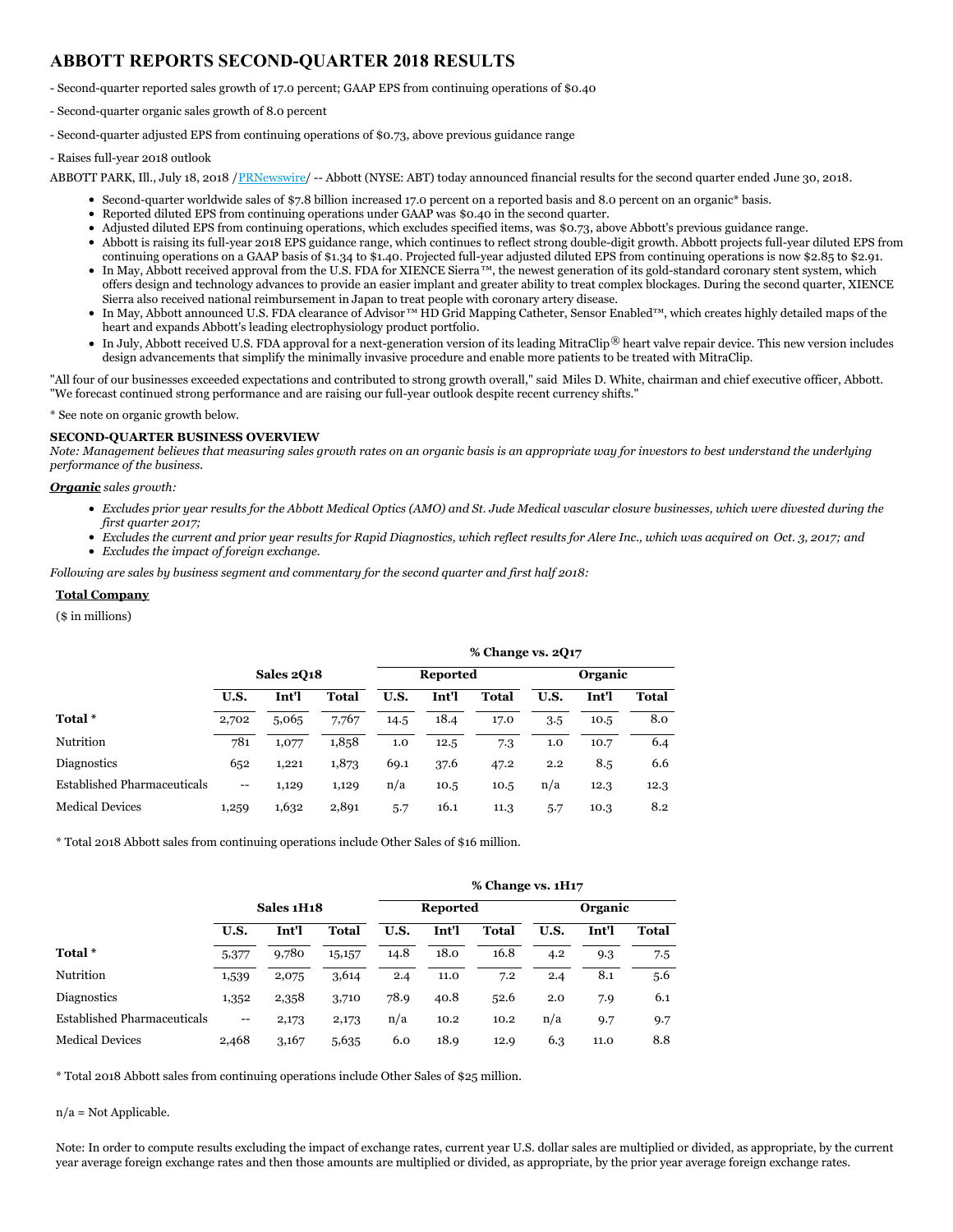Second-quarter 2018 worldwide sales of \$7.8 billion increased 17.0 percent on a reported basis. On an organic basis, worldwide sales increased 8.0 percent. Refer to tables titled "Non-GAAP Reconciliation of Adjusted Historical Revenue" for a reconciliation of adjusted historical revenue.

### **Nutrition**

(\$ in millions)

|              |                   |       |              | % Change vs. 2Q17 |                 |              |       |         |              |  |  |  |
|--------------|-------------------|-------|--------------|-------------------|-----------------|--------------|-------|---------|--------------|--|--|--|
|              | <b>Sales 2018</b> |       |              |                   | <b>Reported</b> |              |       | Organic |              |  |  |  |
|              | U.S.              | Int'l | <b>Total</b> | U.S.              | Int'l           | <b>Total</b> | U.S.  | Int'l   | <b>Total</b> |  |  |  |
| <b>Total</b> | 781               | 1,077 | 1,858        | 1.0               | 12.5            | 7.3          | 1.0   | 10.7    | 6.4          |  |  |  |
| Pediatric    | 469               | 582   | 1,051        | 2.1               | 10.2            | 6.4          | 2.1   | 8.1     | 5.3          |  |  |  |
| Adult        | 312               | 495   | 807          | (0.7)             | 15.2            | 8.5          | (0.7) | 13.9    | 7.8          |  |  |  |

|              |            |       |              |      | % Change vs. 1H17 |              |         |       |       |  |  |  |  |
|--------------|------------|-------|--------------|------|-------------------|--------------|---------|-------|-------|--|--|--|--|
|              | Sales 1H18 |       |              |      | <b>Reported</b>   |              | Organic |       |       |  |  |  |  |
|              | U.S.       | Int'l | <b>Total</b> | U.S. | Int'l             | <b>Total</b> | U.S.    | Int'l | Total |  |  |  |  |
| <b>Total</b> | 1,539      | 2,075 | 3,614        | 2.4  | 11.0              | 7.2          | 2.4     | 8.1   | 5.6   |  |  |  |  |
| Pediatric    | 917        | 1,128 | 2,045        | 2.9  | 10.3              | 6.8          | 2.9     | 7.2   | 5.2   |  |  |  |  |
| Adult        | 622        | 947   | 1,569        | 1.6  | 11.9              | 7.6          | 1.6     | 9.3   | 6.1   |  |  |  |  |

Worldwide Nutrition sales increased 7.3 percent on a reported basis in the second quarter, including a favorable 0.9 percent effect of foreign exchange, and increased 6.4 percent on an organic basis.

Worldwide Pediatric Nutrition sales increased 6.4 percent on a reported basis in the second quarter, including a favorable 1.1 percent effect of foreign exchange, and increased 5.3 percent on an organic basis. International sales increased 10.2 percent on a reported basis, including a favorable 2.1 percent effect of foreign exchange, and increased 8.1 percent on an organic basis. Strong performance in the quarter was led by growth in several countries across Asia, including Greater China, and Latin America.

Worldwide Adult Nutrition sales increased 8.5 percent on a reported basis in the second quarter, including a favorable 0.7 percent effect of foreign exchange, and increased 7.8 percent on an organic basis. International sales increased 15.2 percent on a reported basis, including a favorable 1.3 percent effect of foreign exchange, and increased 13.9 percent on an organic basis. Sales performance was led by strong growth of Ensure®, Abbott's market-leading complete and balanced nutrition brand, and Glucerna®, Abbott's market-leading diabetes-specific nutrition brand.

#### **Diagnostics**

(\$ in millions)

|                     |                   |       |       |       |                 | $\frac{1}{20}$ change $\frac{1}{20}$ = $\frac{1}{21}$ |       |         |              |
|---------------------|-------------------|-------|-------|-------|-----------------|-------------------------------------------------------|-------|---------|--------------|
|                     | <b>Sales 2018</b> |       |       |       | <b>Reported</b> |                                                       |       | Organic |              |
|                     | U.S.              | Int'l | Total | U.S.  | Int'l           | <b>Total</b>                                          | U.S.  | Int'l   | <b>Total</b> |
| Total *             | 652               | 1.221 | 1,873 | 69.1  | 37.6            | 47.2                                                  | 2.2   | 8.5     | 6.6          |
| Core Laboratory     | 248               | 880   | 1.128 | 6.8   | 11.7            | 10.6                                                  | 6.8   | 7.9     | 7.7          |
| Molecular           | 38                | 84    | 122   | (7.3) | 16.6            | 7.9                                                   | (7.3) | 13.6    | 6.0          |
| Point of Care       | 108               | 31    | 139   | (3.9) | 12.0            | (0.8)                                                 | (3.9) | 9.7     | (1.3)        |
| Rapid Diagnostics * | 258               | 226   | 484   | n/m   | n/m             | n/m                                                   | n/m   | n/m     | n/m          |

\* Rapid Diagnostics reflects sales from Alere Inc., which was acquired on Oct. 3, 2017. Organic growth rates above exclude results from the Rapid Diagnostics business.

|                     |            |       |              |        | % Change vs. 1H <sub>17</sub> |              |        |         |       |  |  |  |  |  |
|---------------------|------------|-------|--------------|--------|-------------------------------|--------------|--------|---------|-------|--|--|--|--|--|
|                     | Sales 1H18 |       |              |        | <b>Reported</b>               |              |        | Organic |       |  |  |  |  |  |
|                     | U.S.       | Int'l | <b>Total</b> | U.S.   | Int'l                         | <b>Total</b> | U.S.   | Int'l   | Total |  |  |  |  |  |
| Total <sup>*</sup>  | 1,352      | 2,358 | 3,710        | 78.9   | 40.8                          | 52.6         | 2.0    | 7.9     | 6.1   |  |  |  |  |  |
| Core Laboratory     | 476        | 1,671 | 2,147        | 6.2    | 12.7                          | 11.2         | 6.2    | 7.3     | 7.0   |  |  |  |  |  |
| Molecular           | 77         | 163   | 240          | (10.7) | 17.0                          | 6.4          | (10.7) | 12.6    | 3.7   |  |  |  |  |  |
| Point of Care       | 218        | 62    | 280          | (1.7)  | 17.3                          | 1.9          | (1.7)  | 14.0    | 1.3   |  |  |  |  |  |
| Rapid Diagnostics * | 581        | 462   | 1,043        | n/m    | n/m                           | n/m          | n/m    | n/m     | n/m   |  |  |  |  |  |

\* Rapid Diagnostics reflects sales from Alere Inc., which was acquired on Oct. 3, 2017. Organic growth rates above exclude results from the Rapid Diagnostics business.

n/m = Percent change is not meaningful.

Worldwide Diagnostics sales increased 47.2 percent on a reported basis in the second quarter. On an organic basis, sales increased 6.6 percent. Refer to tables

#### **% Change vs. 2Q17**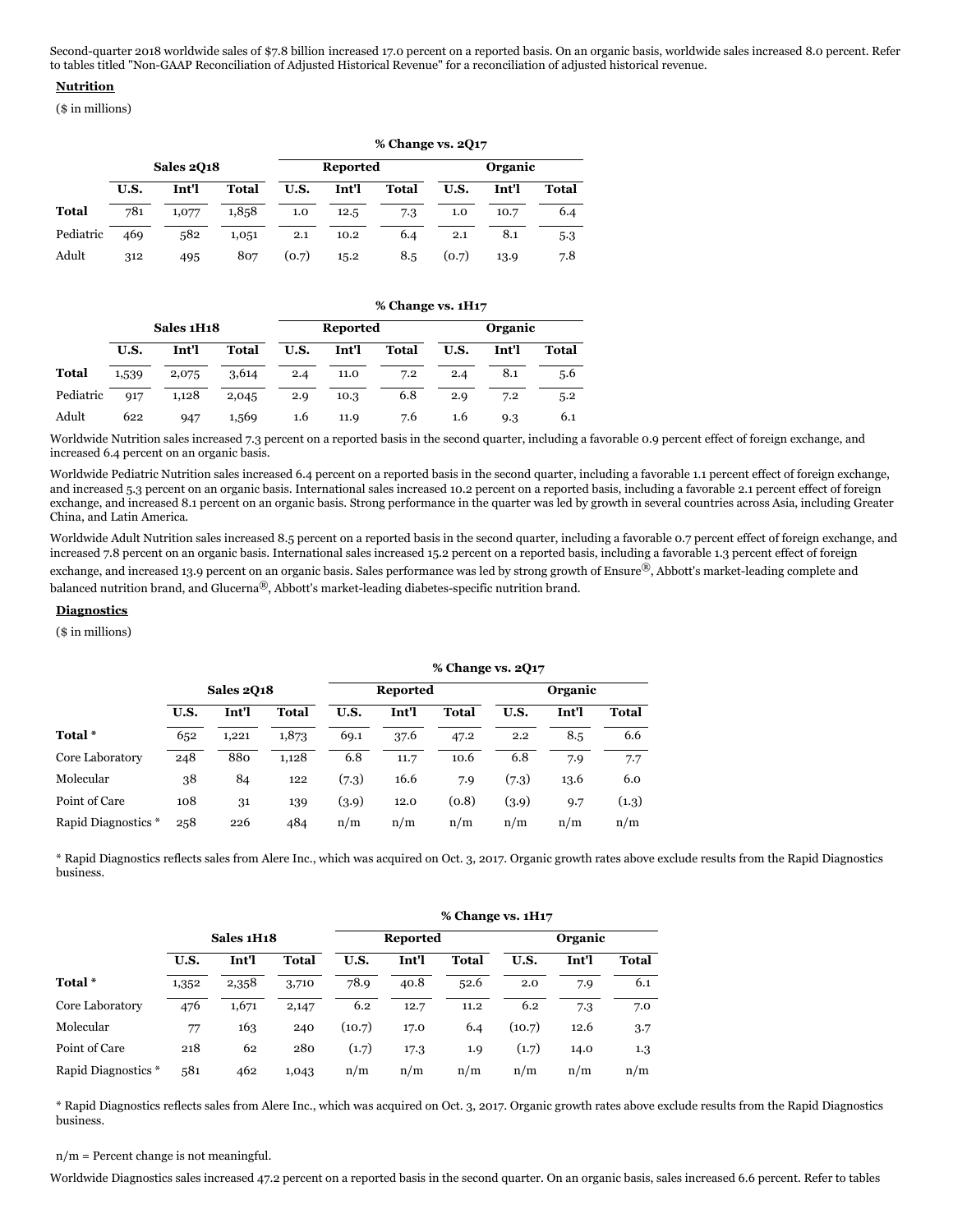titled "Non-GAAP Reconciliation of Adjusted Historical Revenue" for a reconciliation of adjusted historical revenue.

Core Laboratory Diagnostics sales increased 10.6 percent on a reported basis in the second quarter, including a favorable 2.9 percent effect of foreign exchange, and increased 7.7 percent on an organic basis. Growth in the quarter was driven by continued share gains globally.

Molecular Diagnostics sales increased 7.9 percent on a reported basis in the second quarter, including a favorable 1.9 percent effect of foreign exchange, and increased 6.0 percent on an organic basis. Worldwide sales were led by strong growth in infectious disease testing, Abbott's core area of focus in the molecular diagnostics market, which was partially offset by a planned scale down in other testing areas, primarily in the U.S.

Point of Care Diagnostics sales decreased 0.8 percent on a reported basis in the second quarter, including a favorable 0.5 percent effect of foreign exchange, and decreased 1.3 percent on an organic basis.

Rapid Diagnostics worldwide sales of \$484 million were led by infectious disease and cardiometabolic testing.

#### **Established Pharmaceuticals**

(\$ in millions)

|                             |                                       |       |              |      |                 | % Change vs. 2Q17 |      |         |              |  |  |
|-----------------------------|---------------------------------------|-------|--------------|------|-----------------|-------------------|------|---------|--------------|--|--|
|                             | <b>Sales 2018</b>                     |       |              |      | <b>Reported</b> |                   |      | Organic |              |  |  |
|                             | U.S.                                  | Int'l | <b>Total</b> | U.S. | Int'l           | <b>Total</b>      | U.S. | Int'l   | <b>Total</b> |  |  |
| <b>Total</b>                | $\hspace{0.05cm}$ – $\hspace{0.05cm}$ | 1,129 | 1,129        | n/a  | 10.5            | 10.5              | n/a  | 12.3    | 12.3         |  |  |
| <b>Key Emerging Markets</b> | $\hspace{0.05cm}$ – $\hspace{0.05cm}$ | 866   | 866          | n/a  | 8.4             | 8.4               | n/a  | 12.0    | 12.0         |  |  |
| Other                       | $-$                                   | 263   | 263          | n/a  | 17.9            | 17.9              | n/a  | 13.6    | 13.6         |  |  |

# **% Change vs. 1H17 Sales 1H18 Reported Organic U.S. Int'l Total U.S. Int'l Total U.S. Int'l Total Total** -- 2,173 2,173 n/a 10.2 10.2 n/a 9.7 9.7 Key Emerging Markets -- 1,659 1,659 n/a 8.6 8.6 n/a 9.5 9.5 Other -- 514 514 n/a 15.9 15.9 n/a 10.1 10.1

Established Pharmaceuticals sales increased 10.5 percent on a reported basis in the second quarter, including an unfavorable 1.8 percent effect of foreign exchange, and increased 12.3 percent on an organic basis.

Key Emerging Markets comprise several countries that represent the most attractive long-term growth opportunities for Abbott's branded generics product portfolio. Sales in these geographies increased 8.4 percent on a reported basis in the second quarter, including an unfavorable 3.6 percent effect of foreign exchange, and increased 12.0 percent on an organic basis. Sales growth was led by double-digit growth across several geographies, including India and China.

#### **Medical Devices**

(\$ in millions)

|                                    |                   |       |              |       |       | % Change vs. 2017 |       |                 |       |  |         |  |  |
|------------------------------------|-------------------|-------|--------------|-------|-------|-------------------|-------|-----------------|-------|--|---------|--|--|
|                                    | <b>Sales 2018</b> |       |              |       |       |                   |       | <b>Reported</b> |       |  | Organic |  |  |
|                                    | U.S.              | Int'l | <b>Total</b> | U.S.  | Int'l | <b>Total</b>      | U.S.  | Int'l           | Total |  |         |  |  |
| <b>Total</b>                       | 1,259             | 1,632 | 2,891        | 5.7   | 16.1  | 11.3              | 5.7   | 10.3            | 8.2   |  |         |  |  |
| Cardiovascular and Neuromodulation | 1,147             | 1,274 | 2,421        | 3.4   | 10.7  | 7.1               | 3.4   | 5.4             | 4.4   |  |         |  |  |
| Rhythm Management                  | 262               | 281   | 543          | (3.6) | 0.5   | (1.5)             | (3.6) | (4.4)           | (4.0) |  |         |  |  |
| Electrophysiology                  | 193               | 235   | 428          | 25.0  | 24.6  | 24.8              | 25.0  | 18.7            | 21.6  |  |         |  |  |
| Heart Failure                      | 117               | 46    | 163          | (5.0) | 27.6  | 2.4               | (5.0) | 21.4            | 1.0   |  |         |  |  |
| Vascular                           | 284               | 466   | 750          | (3.8) | 7.0   | 2.6               | (3.8) | 2.0             | (0.3) |  |         |  |  |
| Structural Heart                   | 118               | 197   | 315          | 13.9  | 19.7  | 17.5              | 13.9  | 13.3            | 13.5  |  |         |  |  |
| Neuromodulation                    | 173               | 49    | 222          | 7.4   | 5.2   | 6.9               | 7.4   | 0.3             | 5.8   |  |         |  |  |
| Diabetes Care                      | 112               | 358   | 470          | 37.6  | 40.5  | 39.8              | 37.6  | 32.4            | 33.6  |  |         |  |  |

|                                    |            |       |       |       |                 | % Change vs. 1H17 |       |         |              |  |  |
|------------------------------------|------------|-------|-------|-------|-----------------|-------------------|-------|---------|--------------|--|--|
|                                    | Sales 1H18 |       |       |       | <b>Reported</b> |                   |       | Organic |              |  |  |
|                                    | U.S.       | Int'l | Total | U.S.  | Int'l           | <b>Total</b>      | U.S.  | Int'l   | <b>Total</b> |  |  |
| Total                              | 2,468      | 3,167 | 5,635 | 6.0   | 18.9            | 12.9              | 6.3   | 11.0    | 8.8          |  |  |
| Cardiovascular and Neuromodulation | 2,270      | 2,474 | 4,744 | 4.6   | 12.9            | 8.7               | 4.9   | 5.6     | 5.3          |  |  |
| Rhythm Management                  | 526        | 552   | 1,078 | (1.2) | 4.2             | $1.5\phantom{0}$  | (1.2) | (2.9)   | (2.1)        |  |  |
| Electrophysiology                  | 375        | 444   | 819   | 25.4  | 23.4            | 24.3              | 25.4  | 15.7    | 20.1         |  |  |
| Heart Failure                      | 231        | 85    | 316   | (0.6) | 22.5            | 4.7               | (0.6) | 14.3    | 2.8          |  |  |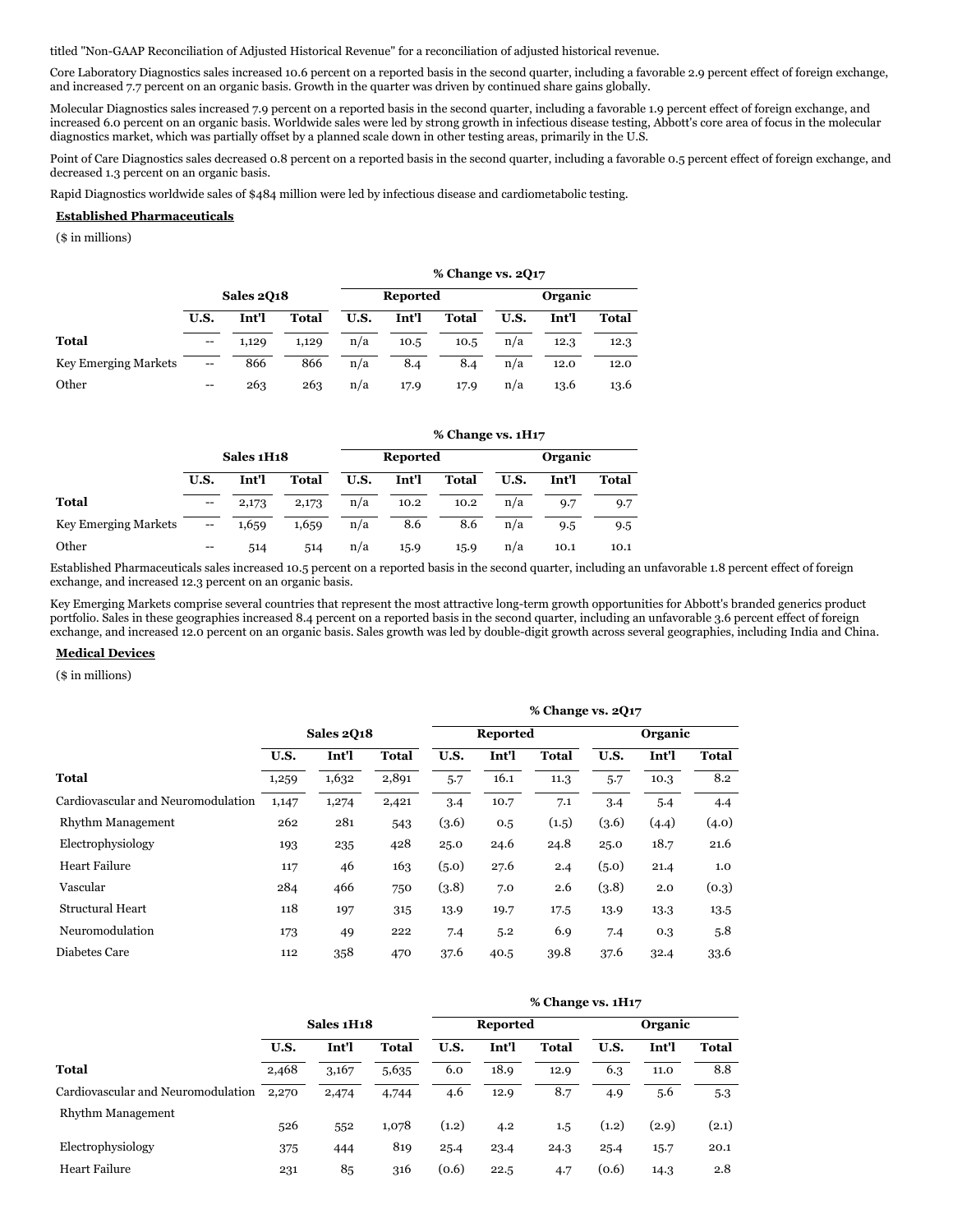| Vascular<br>Structural Heart | 570<br>227 | 919<br>381 | 1,489<br>608 | (4.9)<br>7.8 | 10.2<br>21.5 | 3.9<br>16.0 | (4.0)<br>7.8 | 3.9<br>12.4 | 0.6<br>10.6 |
|------------------------------|------------|------------|--------------|--------------|--------------|-------------|--------------|-------------|-------------|
| Neuromodulation              | 341        | 93         | 434          | 14.8         | 8.8          | 13.5        | 14.8         | 1.1         | 11.8        |
| Diabetes Care                | 198        | 693        | 891          | 26.5         | 46.9         | 41.8        | 26.5         | 35.5        | 33.3        |

Worldwide Medical Devices sales increased 11.3 percent on a reported basis in the second quarter. On an organic basis, sales increased 8.2 percent. Refer to tables titled "Non-GAAP Reconciliation of Adjusted Historical Revenue" for a reconciliation of adjusted historical revenue.

Cardiovascular and Neuromodulation sales growth in the quarter was led by double-digit growth in Electrophysiology and Structural Heart.

In Electrophysiology, growth was led by strong performance in cardiac mapping and ablation as well as share gains from the recent U.S. launch of Abbott's Confirm Rx™ Insertable Cardiac Monitor (ICM), the world's first and only smartphone-compatible ICM designed to help physicians remotely identify cardiac arrhythmias. In May, Abbott announced U.S. FDA clearance of Advisor HD Grid Mapping Catheter, Sensor Enabled, which creates highly detailed maps of the heart and expands Abbott's leading electrophysiology product portfolio.

In Vascular, during the second quarter, Abbott received approval from the U.S. FDA for XIENCE Sierra, the newest generation of its gold-standard coronary stent system, which offers design and technology advances to provide an easier implant and greater ability to treat complex blockages. During the quarter, XIENCE Sierra also received national reimbursement in Japan to treat people with coronary artery disease.

Growth in Structural Heart was driven by several product areas across Abbott's broad portfolio, including AMPLATZER™ PFO Occluder and MitraClip, Abbott's market-leading device for the minimally invasive treatment of mitral regurgitation. In July, Abbott announced U.S. FDA approval for a next-generation version of MitraClip, with an enhanced design that provides even greater precision and accuracy.

In Diabetes Care, where sales increased 39.8 percent on a reported basis and 33.6 percent on an organic basis, growth was led by continued rapid market uptake of FreeStyle® Libre, Abbott's revolutionary sensor-based continuous glucose monitoring (CGM) system, which removes the need for routine fingersticks<sup>1</sup> for people with diabetes.

### **ABBOTT'S FULL-YEAR EARNINGS-PER-SHARE GUIDANCE**

Abbott projects 2018 diluted earnings per share from continuing operations under Generally Accepted Accounting Principles (GAAP) of \$1.34 to \$1.40.

Abbott forecasts net specified items for the full year 2018 of approximately \$1.51 per share. Specified items include intangible amortization expense, acquisitionrelated expenses, charges associated with cost reduction initiatives and other expenses.

Excluding specified items, projected adjusted diluted earnings per share from continuing operations would be \$2.85 to \$2.91 for the full year 2018.

Abbott is issuing third-quarter 2018 guidance for diluted earnings per share from continuing operations under GAAP of \$0.32 to \$0.34. Abbott forecasts specified items for the third quarter 2018 of \$0.41 primarily related to intangible amortization, acquisition-related expenses, cost reduction initiatives and other expenses. Excluding specified items, projected adjusted diluted earnings per share from continuing operations would be \$0.73 to \$0.75 for the third quarter.

### **ABBOTT DECLARES 378 TH CONSECUTIVE QUARTERLY DIVIDEND**

On June 8, 2018, the board of directors of Abbott declared the company's quarterly dividend of \$0.28 per share. Abbott's cash dividend is payable Aug. 15, 2018, to shareholders of record at the close of business on July 13, 2018.

Abbott has increased its dividend payout for 46 consecutive years and is a member of the S&P 500 Dividend Aristocrats Index, which tracks companies that have annually increased their dividend for at least 25 consecutive years.

#### **About Abbott:**

Abbott is a global healthcare company devoted to improving life through the development of products and technologies that span the breadth of healthcare. With a portfolio of leading, science-based offerings in diagnostics, medical devices, nutritionals and branded generic pharmaceuticals, Abbott serves people in more than 150 countries and employs approximately 99,000 people.

Visit Abbott at [www.abbott.com](https://c212.net/c/link/?t=0&l=en&o=2189658-1&h=2730251761&u=http%3A%2F%2Fwww.abbott.com%2F&a=www.abbott.com) and connect with us on Twitter at @AbbottNews.

Abbott will webcast its live second-quarter earnings conference call through its Investor Relations website at [www.abbottinvestor.com](https://c212.net/c/link/?t=0&l=en&o=2189658-1&h=3620146275&u=http%3A%2F%2Fwww.abbottinvestor.com%2F&a=www.abbottinvestor.com) at 8 a.m. Central time today. An archived edition of the webcast will be available later that day.

#### **— Private Securities Litigation Reform Act of 1995 — A Caution Concerning Forward-Looking Statements**

Some statements in this news release may be forward-looking statements for purposes of the Private Securities Litigation Reform Act of 1995. Abbott cautions that these forward-looking statements are subject to risks and uncertainties that may cause actual results to differ materially from those indicated in the forward-looking statements. Economic, competitive, governmental, technological and other factors that may affect Abbott's operations are discussed in Item 1A, "Risk Factors" to our Annual Report on Securities and Exchange Commission Form 10-K for the year ended Dec. 31, 2017, and are incorporated by reference. Abbott undertakes no obligation to release publicly any revisions to forward-looking statements as a result of subsequent events or developments, *except as required by law.*

<sup>1</sup> Fingersticks are required for treatment decisions when you see Check Blood Glucose symbol, when symptoms do not match system readings, when you suspect readings may be inaccurate, or when you experience symptoms that may be due to high or low blood glucose.

#### Abbott Laboratories and Subsidiaries

Condensed Consolidated Statement of Earnings

#### Second Quarter Ended June 30, 2018 and 2017

### (in millions, except per share data)

### (unaudited)

|                                                       |         |         | $\%$   |
|-------------------------------------------------------|---------|---------|--------|
|                                                       | 2018    | 2017    | Change |
| Net Sales                                             | \$7,767 | \$6,637 | 17.0   |
| Cost of products sold, excluding amortization expense | 3.282   | 3,189   | 2.9    |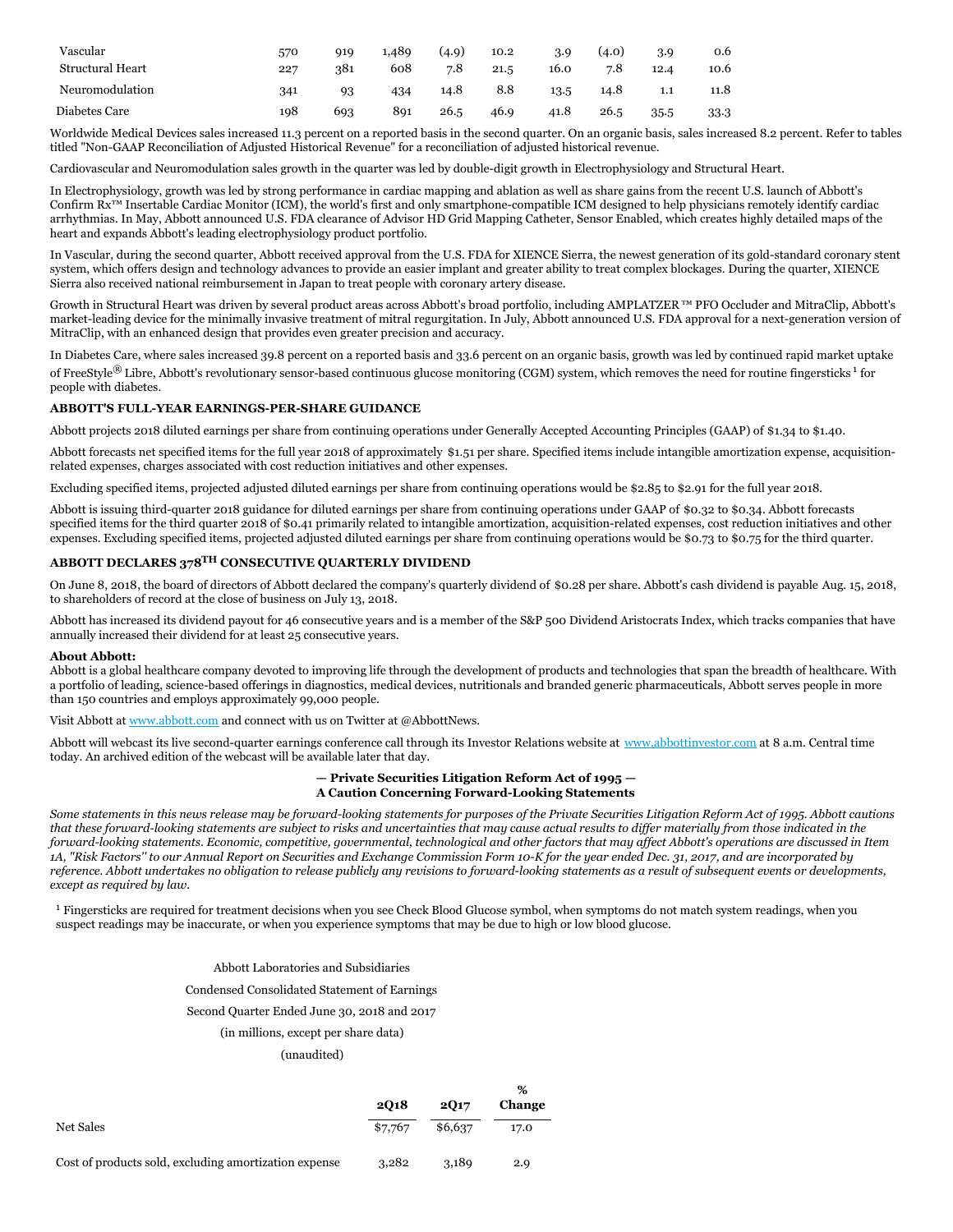| Amortization of intangible assets<br>Research and development | 562<br>575 | 392<br>520 | 43.2<br>10.5 |    |
|---------------------------------------------------------------|------------|------------|--------------|----|
| Selling, general, and administrative                          | 2,466      | 2,150      | 14.7         |    |
| <b>Total Operating Cost and Expenses</b>                      | 6,885      | 6,251      | 10.1         |    |
| Operating earnings                                            | 882        | 386        | n/m          | 1) |
| Interest expense, net                                         | 189        | 183        | 2.7          |    |
| Net foreign exchange (gain)                                   | (6)        | (12)       | (50.7)       |    |
| Other (income) expense, net                                   | (78)       | (80)       | (3.1)        | 1) |
| Earnings from Continuing Operations before taxes              | 777        | 295        | n/m          |    |
| Tax expense on Earnings from Continuing Operations            | 59         | 25         | n/m          |    |
| Earnings from Continuing Operations                           | 718        | 270        | n/m          |    |
| Earnings from Discontinued Operations, net of taxes           | 15         | 13         | 19.1         |    |
| <b>Net Earnings</b>                                           | \$733      | \$283      | n/m          |    |
| Earnings from Continuing Operations, excluding                |            |            |              |    |
| Specified Items, as described below                           | \$1,295    | \$1,096    | 18.1         | 2) |
| Diluted Earnings per Common Share from:                       |            |            |              |    |
| <b>Continuing Operations</b>                                  | \$0.40     | \$0.15     | n/m          |    |
| <b>Discontinued Operations</b>                                | 0.01       | 0.01       | n/m          |    |
| Total                                                         | \$0.41     | \$0.16     | n/m          |    |
| Diluted Earnings per Common Share from Continuing             |            |            |              |    |
| Operations, excluding Specified Items, as described below     | \$0.73     | \$0.62     | 17.7         | 2) |
| Average Number of Common Shares Outstanding                   |            |            |              |    |
| Plus Dilutive Common Stock Options                            | 1,769      | 1,749      |              |    |

NOTES:

See tables titled "Non-GAAP Reconciliation of Financial Information From Continuing Operations" for an explanation of certain non-GAAP financial information.

n/m = Percent change is not meaningful.

See footnotes below.

- 1) Effective January 1, 2018, Abbott adopted Accounting Standards Update 2017-07, *Compensation – Retirement Benefits (Topic 715): Improving the* Presentation of Net Periodic Pension Cost and Net Periodic Postretirement Benefit Cost, which resulted in a retrospective reclassification of approximately \$40 million of net pension-related income from Operating earnings to Other (income) expense, net for the second quarter of 2017.
- 2) 2018 Net Earnings and Diluted Earnings per Common Share from Continuing Operations, excluding Specified Items, excludes net after-tax charges of \$577 million, or \$0.33 per share, for intangible amortization expense and other expenses primarily associated with acquisitions and restructuring actions.

2017 Net Earnings and Diluted Earnings per Common Share from Continuing Operations, excluding Specified Items, excludes net after-tax charges of \$826 million, or \$0.47 per share, for intangible amortization expense and other expenses primarily associated with acquisitions and restructuring actions.

> Abbott Laboratories and Subsidiaries Condensed Consolidated Statement of Earnings First Half Ended June 30, 2018 and 2017 (in millions, except per share data) (unaudited)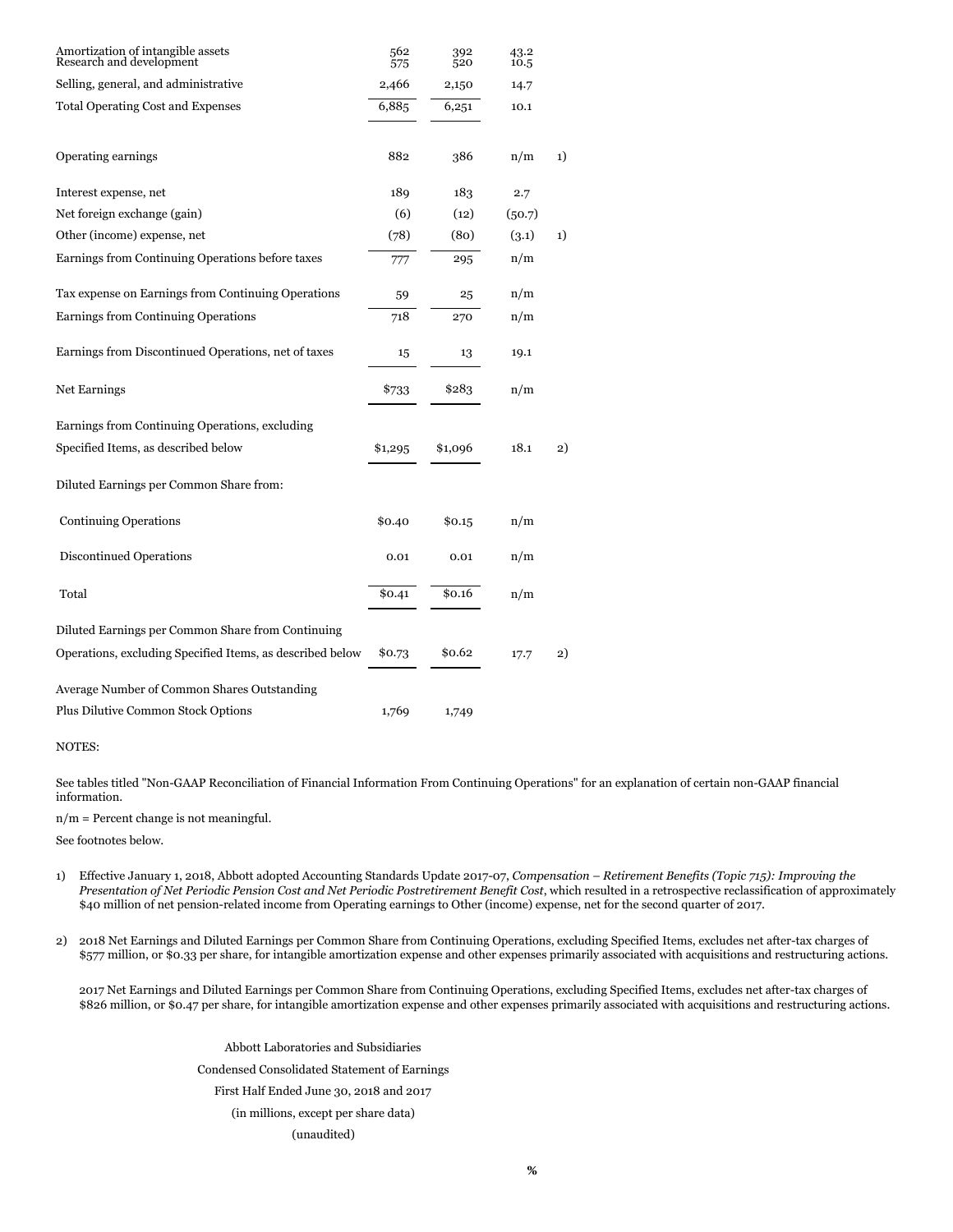| <b>Net Sales</b>                                          | 1H18<br>\$15,157 | 1H17<br>\$12,972 | <b>Change</b><br>16.8 |       |
|-----------------------------------------------------------|------------------|------------------|-----------------------|-------|
|                                                           |                  |                  |                       |       |
| Cost of products sold, excluding amortization expense     | 6,349            | 6,251            | 1.6                   |       |
| Amortization of intangible assets                         | 1,146            | 914              | 25.4                  |       |
| Research and development                                  | 1,164            | 1,073            | 8.4                   |       |
| Selling, general, and administrative                      | 5,008            | 4,590            | 9.1                   |       |
| <b>Total Operating Cost and Expenses</b>                  | 13,667           | 12,828           | 6.5                   |       |
| Operating earnings                                        | 1,490            | 144              | n/m                   | 1)    |
| Interest expense, net                                     | 388              | 387              | 0.1                   |       |
| Net foreign exchange (gain)                               | (9)              | (28)             | (66.5)                |       |
| Debt extinguishment costs                                 | 14               |                  | n/m                   |       |
| Other (income) expense, net                               | (111)            | (1,246)          | (91.1)                | 1) 2) |
| Earnings from Continuing Operations before taxes          | 1,208            | 1,031            | 17.2                  |       |
| Tax expense on Earnings from Continuing Operations        | 81               | 375              | (78.4)                | 3)    |
| Earnings from Continuing Operations                       | 1,127            | 656              | 71.8                  |       |
| Earnings from Discontinued Operations, net of taxes       | 24               | 46               | (49.5)                | 4)    |
| Net Earnings                                              | \$1,151          | \$702            | 63.9                  |       |
| Earnings from Continuing Operations, excluding            |                  |                  |                       |       |
| Specified Items, as described below                       | \$2,345          | \$1,939          | 20.9                  | 5)    |
| Diluted Earnings per Common Share from:                   |                  |                  |                       |       |
| <b>Continuing Operations</b>                              | \$0.63           | \$0.37           | 70.3                  |       |
| Discontinued Operations                                   | 0.01             | 0.03             | (66.7)                | 4)    |
| Total                                                     | \$0.64           | \$0.40           | 60.0                  |       |
| Diluted Earnings per Common Share from Continuing         |                  |                  |                       |       |
| Operations, excluding Specified Items, as described below | \$1.32           | \$1.11           | 18.9                  | 5)    |
| Average Number of Common Shares Outstanding               |                  |                  |                       |       |
| <b>Plus Dilutive Common Stock Options</b>                 | 1,767            | 1,742            |                       |       |

#### NOTES:

See tables titled "Non-GAAP Reconciliation of Financial Information From Continuing Operations" for an explanation of certain non-GAAP financial information.

n/m = Percent change is not meaningful.

See footnotes below.

- 1) Effective January 1, 2018, Abbott adopted Accounting Standards Update 2017-07, *Compensation – Retirement Benefits (Topic 715): Improving the* Presentation of Net Periodic Pension Cost and Net Periodic Postretirement Benefit Cost, which resulted in a retrospective reclassification of approximately \$80 million of net pension-related income from Operating earnings to Other (income) expense, net for the first half of 2017.
- 2) 2017 Other (income) expense, net includes a pretax gain of \$1.151 billion from the sale of the AMO business.
- 3) 2018 Tax expense on Earnings from Continuing Operations includes the impact of approximately \$71 million in excess tax benefits associated with sharebased compensation.

2017 Tax expense on Earnings from Continuing Operations includes the tax associated with a \$1.151 billion pretax gain on the sale of the AMO business.

4) 2018 and 2017 Earnings and Diluted Earnings per Common Share from Discontinued Operations, net of taxes primarily relates to a net tax benefit as a result of the resolution of various tax positions from prior years.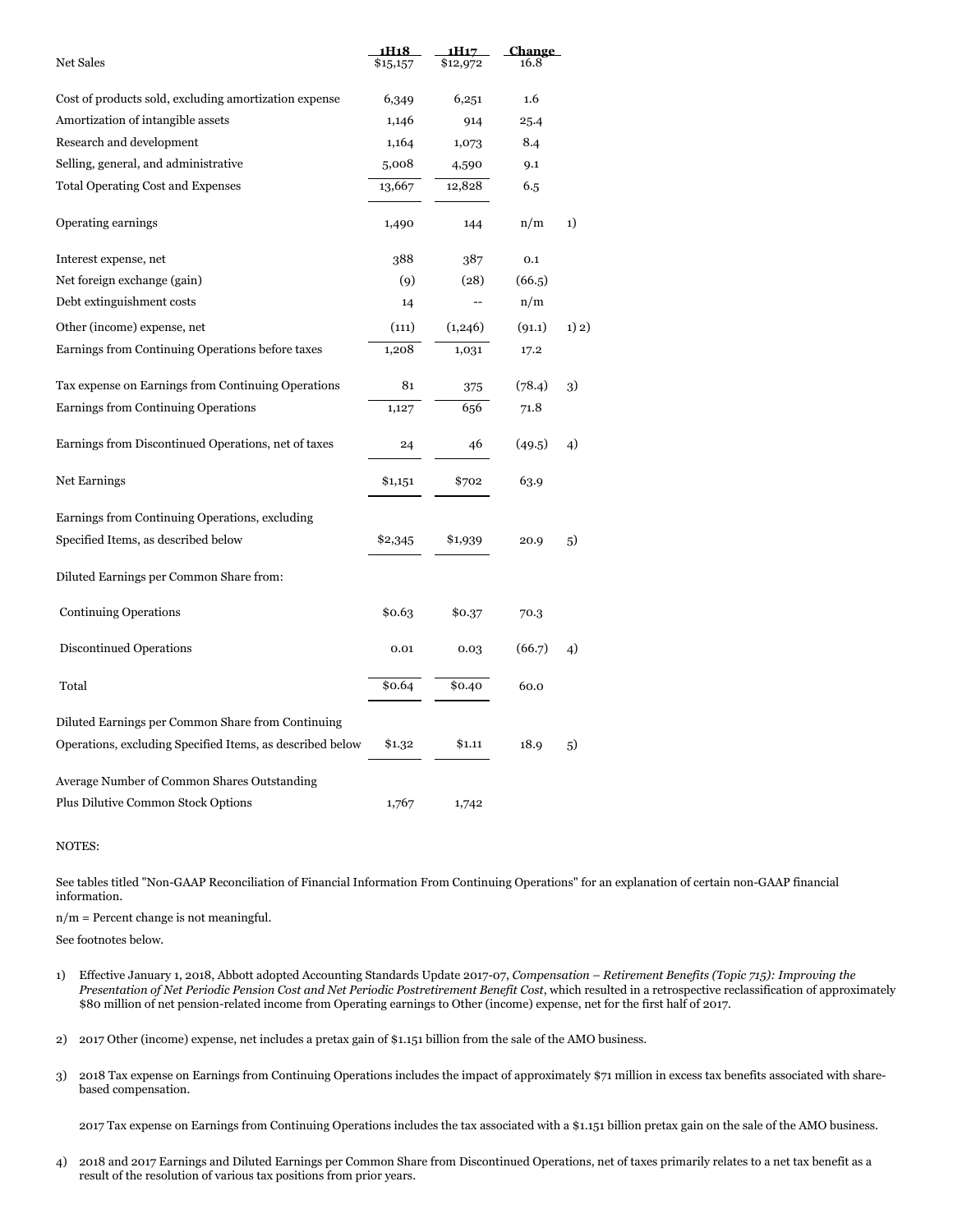5) 2018 Net Earnings and Diluted Earnings per Common Share from Continuing Operations, excluding Specified Items, excludes net after-tax charges of \$1.218 billion, or \$0.69 per share, for intangible amortization expense and other expenses primarily associated with acquisitions and restructuring actions.

2017 Net Earnings and Diluted Earnings per Common Share from Continuing Operations, excluding Specified Items, excludes net after-tax charges of \$1.283 billion, or \$0.74 per share, for intangible amortization expense and other expenses primarily associated with acquisitions and restructuring actions, partially offset by a gain on the sale of the AMO business.

#### Abbott Laboratories and Subsidiaries

### Non-GAAP Reconciliation of Financial Information From Continuing Operations

### Second Quarter Ended June 30, 2018 and 2017

### (in millions, except per share data)

(unaudited)

|                                                       | <b>2Q18</b>                     |                                  |                       |                        |  |  |
|-------------------------------------------------------|---------------------------------|----------------------------------|-----------------------|------------------------|--|--|
|                                                       | As<br><b>Reported</b><br>(GAAP) | <b>Specified</b><br><b>Items</b> | As<br><b>Adjusted</b> | $%$ to<br><b>Sales</b> |  |  |
| Intangible Amortization                               | \$562                           | \$(562)                          |                       |                        |  |  |
| Gross Margin                                          | 3,923                           | 677                              | \$4,600               | 59.2%                  |  |  |
| R&D                                                   | 575                             | (24)                             | 551                   | 7.1%                   |  |  |
| SG&A                                                  | 2,466                           | (79)                             | 2,387                 | 30.7%                  |  |  |
| Interest expense, net                                 | 189                             | (2)                              | 187                   |                        |  |  |
| Other (income) expense, net                           | (78)                            | 44                               | (34)                  |                        |  |  |
| Earnings from Continuing Operations before taxes      | 777                             | 738                              | 1,515                 |                        |  |  |
| Tax expense on Earnings from Continuing Operations    | 59                              | 161                              | 220                   |                        |  |  |
| Earnings from Continuing Operations                   | 718                             | 577                              | 1,295                 |                        |  |  |
| Diluted Earnings per Share from Continuing Operations | \$0.40                          | \$0.33                           | \$0.73                |                        |  |  |

Specified items reflect intangible amortization expense of \$562 million and other expenses of \$176 million, primarily associated with acquisitions, restructuring actions and other expenses. See tables titled "Details of Specified Items" for additional details regarding specified items.

|                                                       | <b>2Q17</b>                     |                                  |                       |                        |  |  |
|-------------------------------------------------------|---------------------------------|----------------------------------|-----------------------|------------------------|--|--|
|                                                       | As<br><b>Reported</b><br>(GAAP) | <b>Specified</b><br><b>Items</b> | As<br><b>Adjusted</b> | $%$ to<br><b>Sales</b> |  |  |
| Intangible Amortization                               | \$392                           | \$(392)                          |                       |                        |  |  |
| Gross Margin                                          | 3,056                           | 895                              | \$3,951               | 59.5%                  |  |  |
| R&D                                                   | 520                             | (15)                             | 505                   | 7.6%                   |  |  |
| SG&A                                                  | 2,150                           | (138)                            | 2,012                 | 30.3%                  |  |  |
| Interest expense, net                                 | 183                             | (2)                              | 181                   |                        |  |  |
| Other (income) expense, net                           | (8 <sub>0</sub> )               | 32                               | (48)                  |                        |  |  |
| Earnings from Continuing Operations before taxes      | 295                             | 1,018                            | 1,313                 |                        |  |  |
| Tax expense on Earnings from Continuing Operations    | 25                              | 192                              | 217                   |                        |  |  |
| Earnings from Continuing Operations                   | 270                             | 826                              | 1,096                 |                        |  |  |
| Diluted Earnings per Share from Continuing Operations | \$0.15                          | \$0.47                           | \$0.62                |                        |  |  |

Note: The As Reported and As Adjusted amounts reflect the impact of adopting the new accounting rules related to the recognition of retirement benefits – See Footnote 1 on table titled "Condensed Consolidated Statement of Earnings" for additional information.

Specified items reflect intangible amortization expense of \$392 million and other expenses of \$626 million, primarily associated with acquisitions, including approximately \$430 million of inventory step-up amortization related to St. Jude Medical and other expenses. See tables titled "Details of Specified Items" for additional details regarding specified items.

Abbott Laboratories and Subsidiaries

Non-GAAP Reconciliation of Financial Information From Continuing Operations

First Half Ended June 30, 2018 and 2017

(in millions, except per share data)

(unaudited)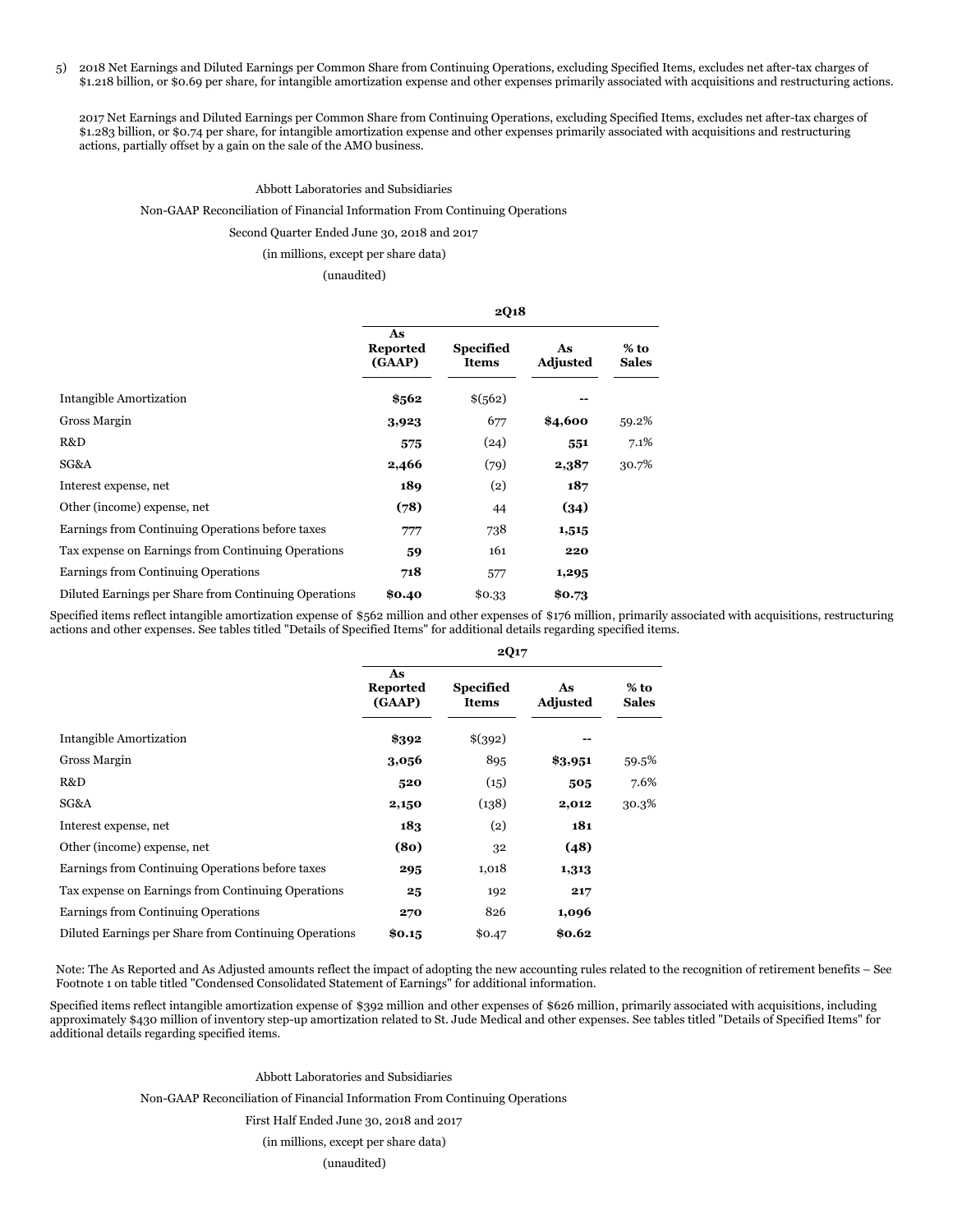|                                                       | As<br><b>Reported</b><br>(GAAP) | <b>Specified</b><br><b>Items</b> | As<br><b>Adjusted</b> | $%$ to<br><b>Sales</b> |
|-------------------------------------------------------|---------------------------------|----------------------------------|-----------------------|------------------------|
| Intangible Amortization                               | \$1,146                         | \$(1,146)                        |                       |                        |
| Gross Margin                                          | 7,662                           | 1,324                            | \$8,986               | 59.3%                  |
| R&D                                                   | 1,164                           | (67)                             | 1,097                 | 7.2%                   |
| SG&A                                                  | 5,008                           | (169)                            | 4,839                 | 31.9%                  |
| Interest expense, net                                 | 388                             | (2)                              | 386                   |                        |
| Net foreign exchange (gain) loss                      | (9)                             | (1)                              | (10)                  |                        |
| Debt extinguishment costs                             | 14                              | (14)                             | --                    |                        |
| Other (income) expense, net                           | (111)                           | 42                               | (69)                  |                        |
| Earnings from Continuing Operations before taxes      | 1,208                           | 1,535                            | 2,743                 |                        |
| Tax expense on Earnings from Continuing Operations    | 81                              | 317                              | 398                   |                        |
| Earnings from Continuing Operations                   | 1,127                           | 1,218                            | 2,345                 |                        |
| Diluted Earnings per Share from Continuing Operations | \$0.63                          | \$0.69                           | \$1.32                |                        |

Specified items reflect intangible amortization expense of \$1.146 billion and other expenses of \$389 million, primarily associated with acquisitions, restructuring actions and other expenses. See tables titled "Details of Specified Items" for additional details regarding specified items.

|                                                       | 1H <sub>17</sub>                |                                  |                       |                        |  |  |
|-------------------------------------------------------|---------------------------------|----------------------------------|-----------------------|------------------------|--|--|
|                                                       | As<br><b>Reported</b><br>(GAAP) | <b>Specified</b><br><b>Items</b> | As<br><b>Adjusted</b> | $%$ to<br><b>Sales</b> |  |  |
| Intangible Amortization                               | \$914                           | \$(914)                          |                       |                        |  |  |
| Gross Margin                                          | 5,807                           | 1,879                            | \$7,686               | 59.2%                  |  |  |
| R&D                                                   | 1,073                           | (55)                             | 1,018                 | 7.8%                   |  |  |
| SG&A                                                  | 4,590                           | (505)                            | 4,085                 | 31.5%                  |  |  |
| Interest expense, net                                 | 387                             | (19)                             | 368                   |                        |  |  |
| Other (income) expense, net                           | (1,246)                         | 1,166                            | (8 <sub>0</sub> )     |                        |  |  |
| Earnings from Continuing Operations before taxes      | 1,031                           | 1,292                            | 2,323                 |                        |  |  |
| Tax expense on Earnings from Continuing Operations    | 375                             | 9                                | 384                   |                        |  |  |
| Earnings from Continuing Operations                   | 656                             | 1,283                            | 1,939                 |                        |  |  |
| Diluted Earnings per Share from Continuing Operations | \$0.37                          | \$0.74                           | \$1.11                |                        |  |  |

Note: The As Reported and As Adjusted amounts reflect the impact of adopting the new accounting rules related to the recognition of retirement benefits – See Footnote 1 on table titled "Condensed Consolidated Statement of Earnings" for additional information.

Specified items reflect intangible amortization expense of \$914 million and other expenses of \$1.529 billion, primarily associated with acquisitions, including approximately \$820 million of inventory step-up amortization related to St. Jude Medical, charges related to restructuring actions and other expenses, partially offset by a gain of \$1.151 billion from the sale of the AMO business. See tables titled "Details of Specified Items" for additional details regarding specified items.

A reconciliation of the second-quarter tax rates for continuing operations for 2018 and 2017 is shown below:

|                                  | <b>2Q18</b>       |                                    |             |        |  |  |  |
|----------------------------------|-------------------|------------------------------------|-------------|--------|--|--|--|
| (\$ in millions)                 | Pre-Tax<br>Income | <b>Taxes</b> on<br><b>Earnings</b> | Tax<br>Rate |        |  |  |  |
| As reported (GAAP)               | \$777             | \$59                               | 7.7%        |        |  |  |  |
| Specified items                  | 738               | 161                                |             |        |  |  |  |
| <b>Excluding specified items</b> | \$1,515           | \$220                              | 14.5%       |        |  |  |  |
|                                  |                   | <b>2Q17</b>                        |             |        |  |  |  |
| (\$ in millions)                 | Pre-Tax<br>Income | <b>Taxes on</b><br><b>Earnings</b> | Tax<br>Rate |        |  |  |  |
| As reported (GAAP)               | \$295             | \$25                               | 8.4%        | $_{1}$ |  |  |  |
| Specified items                  | 1,018             | 192                                |             |        |  |  |  |
| <b>Excluding specified items</b> | \$1,313           | \$217                              | 16.5%       |        |  |  |  |

1) Reported tax rate on a GAAP basis for the second quarter of 2017 includes the impact of approximately \$25 million in excess tax benefits associated with share-based compensation.

**1H18**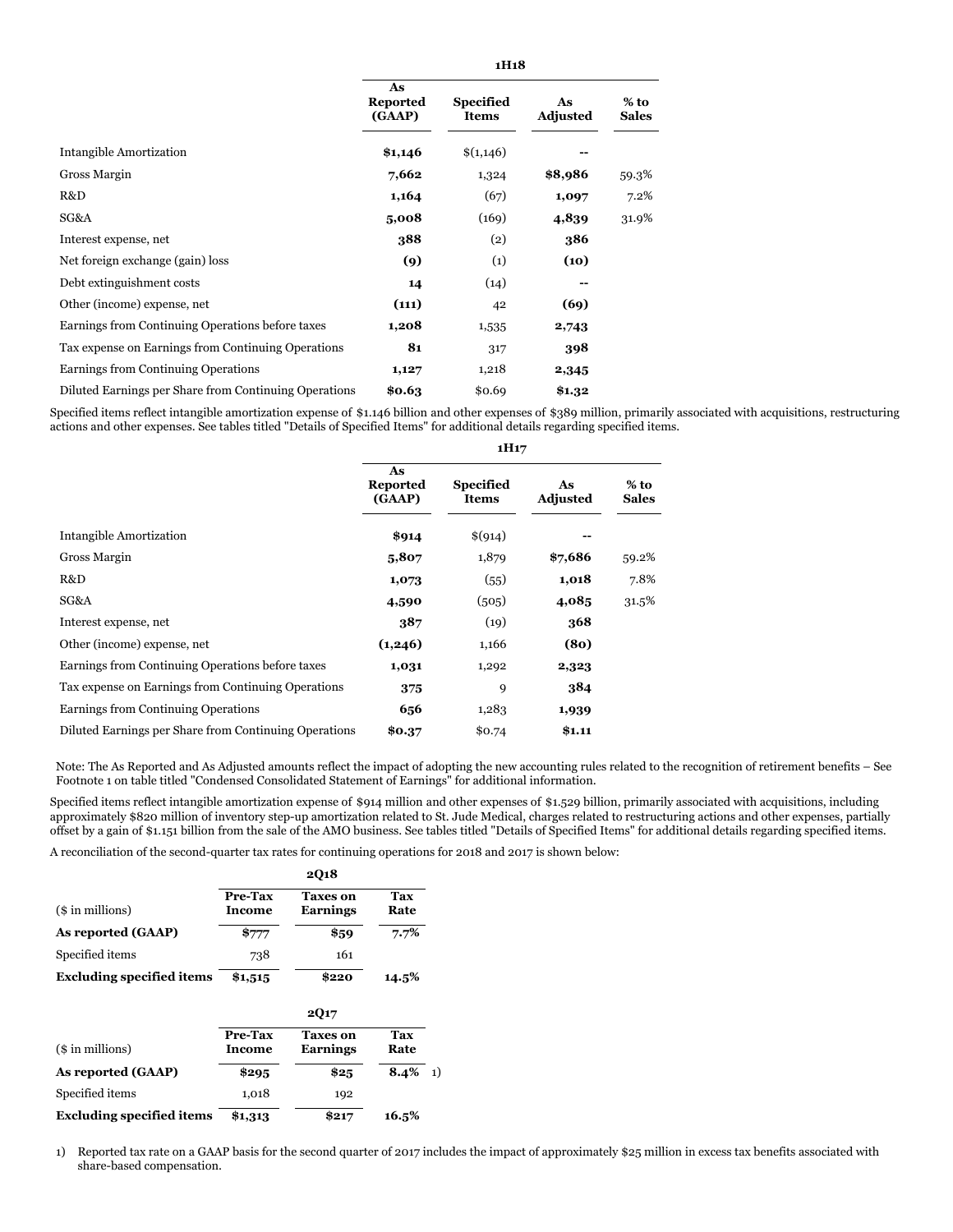A reconciliation of the year-to-date tax rates for continuing operations for 2018 and 2017 is shown below:

|                                  | 1H <sub>1</sub> 8        |                                    |                    |     |  |  |  |
|----------------------------------|--------------------------|------------------------------------|--------------------|-----|--|--|--|
| (\$ in millions)                 | Pre-Tax<br><b>Income</b> | <b>Taxes on</b><br><b>Earnings</b> | Tax<br>Rate        |     |  |  |  |
| As reported (GAAP)               | \$1,208                  | \$81                               | 6.7%               | 2)  |  |  |  |
| Specified items                  | 1,535                    | 317                                |                    |     |  |  |  |
| <b>Excluding specified items</b> | \$2,743                  | \$398                              | 14.5%              |     |  |  |  |
|                                  |                          |                                    |                    |     |  |  |  |
| (\$ in millions)                 | Pre-Tax<br>Income        | <b>Taxes on</b><br><b>Earnings</b> | <b>Tax</b><br>Rate |     |  |  |  |
| As reported (GAAP)               | \$1,031                  | \$375                              | 36.4%              | -3) |  |  |  |
| Specified items                  | 1,292                    | 9                                  |                    |     |  |  |  |
| <b>Excluding specified items</b> | \$2,323                  | \$384                              | 16.5%              |     |  |  |  |

2) Reported tax rate on a GAAP basis for 2018 includes the impact of approximately \$71 million in excess tax benefits associated with share-based compensation.

3) Reported tax rate on a GAAP basis for 2017 includes the impact of taxes associated with a \$1.151 billion pretax gain on the sale of the AMO business.

Abbott Laboratories and Subsidiaries

Non-GAAP Reconciliation of Adjusted Historical Revenue

Second Quarter Ended June 30, 2018 and 2017

(\$ in millions) (unaudited)

|                          |                                  | 2Q18                        |                            | <b>2Q17</b>                      |          | % Change vs. 2017 |                       |  |  |
|--------------------------|----------------------------------|-----------------------------|----------------------------|----------------------------------|----------|-------------------|-----------------------|--|--|
|                          |                                  |                             |                            |                                  |          |                   | Non-GAAP              |  |  |
|                          | <b>Abbott</b><br><b>Reported</b> | Rapid<br><b>Diagnostics</b> | <b>Adjusted</b><br>Revenue | <b>Abbott</b><br><b>Reported</b> | Reported | <b>Reported</b>   | Organic <sup>a)</sup> |  |  |
| <b>Total Company</b>     | 7,767                            | (484)                       | 7,283                      | 6,637                            | 17.0     | 9.7               | 8.0                   |  |  |
| U.S.                     | 2,702                            | (258)                       | 2,444                      | 2,360                            | 14.5     | 3.5               | 3.5                   |  |  |
| Int'l                    | 5,065                            | (226)                       | 4,839                      | 4,277                            | 18.4     | 13.1              | 10.5                  |  |  |
| <b>Total Diagnostics</b> | 1,873                            | (484)                       | 1,389                      | 1,273                            | 47.2     | 9.1               | 6.6                   |  |  |
| U.S.                     | 652                              | (258)                       | 394                        | 385                              | 69.1     | 2.2               | 2.2                   |  |  |
| Int'l                    | 1,221                            | (226)                       | 995                        | 888                              | 37.6     | 12.1              | 8.5                   |  |  |
| <b>Rapid Diagnostics</b> | 484                              | (484)                       | --                         | --                               | n/m      | n/m               | n/m                   |  |  |
| U.S.                     | 258                              | (258)                       | $- -$                      | $- -$                            | n/m      | n/m               | n/m                   |  |  |
| Int'l                    | 226                              | (226)                       |                            |                                  | n/m      | n/m               | n/m                   |  |  |

a) In order to compute results excluding the impact of exchange rates, current year U.S. dollar sales are multiplied or divided, as appropriate, by the current year average foreign exchange rates and then those amounts are multiplied or divided, as appropriate, by the prior year average foreign exchange rates.

### Abbott Laboratories and Subsidiaries

Non-GAAP Reconciliation of Adjusted Historical Revenue

### First Half Ended June 30, 2018 and 2017

### (\$ in millions) (unaudited)

|                          |                                  | 1H <sub>1</sub> 8           |                            |                           | 1H <sub>17</sub>                            | % Change vs. 1H17          |                 |                 |          |
|--------------------------|----------------------------------|-----------------------------|----------------------------|---------------------------|---------------------------------------------|----------------------------|-----------------|-----------------|----------|
|                          |                                  |                             |                            |                           |                                             |                            |                 |                 | Non-GAAP |
|                          | <b>Abbott</b><br><b>Reported</b> | Rapid<br><b>Diagnostics</b> | <b>Adjusted</b><br>Revenue | Abbott<br><b>Reported</b> | <b>Divested</b><br>Businesses <sup>a)</sup> | <b>Adjusted</b><br>Revenue | <b>Reported</b> | <b>Reported</b> | Organ    |
| <b>Total Company</b>     | 15,157                           | (1,043)                     | 14,114                     | 12,972                    | (187)                                       | 12,785                     | 16.8            | 10.4            |          |
| U.S.                     | 5,377                            | (581)                       | 4,796                      | 4,684                     | (84)                                        | 4,600                      | 14.8            | 4.2             |          |
| Int'l                    | 9,780                            | (462)                       | 9,318                      | 8,288                     | (103)                                       | 8,185                      | 18.0            | 13.8            |          |
| <b>Total Diagnostics</b> | 3,710                            | (1,043)                     | 2,667                      | 2,431                     | --                                          | 2,431                      | 52.6            | 9.7             |          |
| U.S.                     | 1,352                            | (581)                       | 771                        | 756                       | $\hspace{0.05cm}$ – $\hspace{0.05cm}$       | 756                        | 78.9            | 2.0             |          |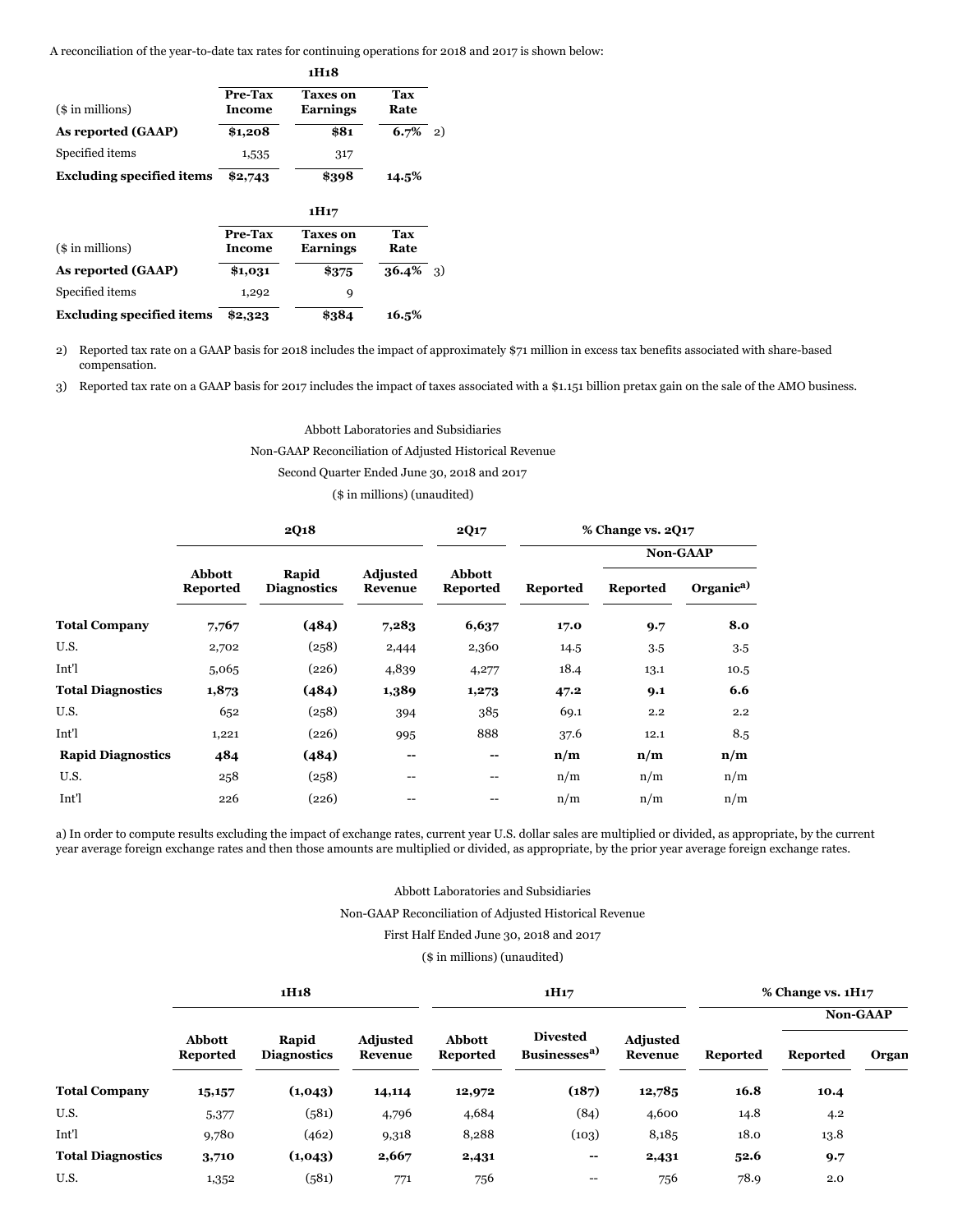| Int'l                                  | 2,358 | (462)                                 | 1,896                                 | 1,675                                 | $\hspace{0.05cm}$ – $\hspace{0.05cm}$ | 1,675                    | 40.8  | 13.2  |             |
|----------------------------------------|-------|---------------------------------------|---------------------------------------|---------------------------------------|---------------------------------------|--------------------------|-------|-------|-------------|
| Rapid<br><b>Diagnostics</b>            | 1,043 | (1,043)                               | --                                    | $-$                                   | $- -$                                 | $\overline{\phantom{a}}$ | n/m   | n/m   | $\mathbf n$ |
| U.S.                                   | 581   | (581)                                 | $\hspace{0.05cm}$ – $\hspace{0.05cm}$ | $\hspace{0.05cm}$ – $\hspace{0.05cm}$ | $\overline{\phantom{a}}$              | $-\!$ $\!-$              | n/m   | n/m   | $\mathbf r$ |
| Int'l                                  | 462   | (462)                                 | $\hspace{0.05cm}$ – $\hspace{0.05cm}$ | $\hspace{0.05cm}$ – $\hspace{0.05cm}$ | $\hspace{0.05cm}$ – $\hspace{0.05cm}$ | $\hspace{0.05cm} \dashv$ | n/m   | n/m   | <b>r</b>    |
| <b>Total Medical</b><br><b>Devices</b> | 5,635 | $\overline{\phantom{a}}$              | 5,635                                 | 4,991                                 | (12)                                  | 4,979                    | 12.9  | 13.2  |             |
| U.S.                                   | 2,468 | $\hspace{0.05cm}$ $\hspace{0.05cm}$   | 2,468                                 | 2,327                                 | (6)                                   | 2,321                    | 6.0   | 6.3   |             |
| Int'l                                  | 3,167 | --                                    | 3,167                                 | 2,664                                 | (6)                                   | 2,658                    | 18.9  | 19.1  |             |
| Cardiovascular<br>and                  |       |                                       |                                       |                                       |                                       |                          |       |       |             |
| Neuromodulation                        | 4,744 | $- -$                                 | 4,744                                 | 4,363                                 | (12)                                  | 4,351                    | 8.7   | 9.0   |             |
| U.S.                                   | 2,270 | $-\!$ $\!-$                           | 2,270                                 | 2,171                                 | (6)                                   | 2,165                    | 4.6   | 4.9   |             |
| Int'l                                  | 2,474 | $\hspace{0.05cm}$ – $\hspace{0.05cm}$ | 2,474                                 | 2,192                                 | (6)                                   | 2,186                    | 12.9  | 13.1  |             |
| Vascular                               | 1,489 | --                                    | 1,489                                 | 1,434                                 | (12)                                  | 1,422                    | 3.9   | 4.7   |             |
| U.S.                                   | 570   | --                                    | 570                                   | 599                                   | (6)                                   | 593                      | (4.9) | (4.0) |             |
| Int'l                                  | 919   | --                                    | 919                                   | 835                                   | (6)                                   | 829                      | 10.2  | 10.9  |             |

a) Reflects sales related to the AMO and St. Jude Medical vascular closure businesses prior to divesting in the first quarter 2017.

b) In order to compute results excluding the impact of exchange rates, current year U.S. dollar sales are multiplied or divided, as appropriate, by the current year average foreign exchange rates and then those amounts are multiplied or divided, as appropriate, by the prior year average foreign exchange rates.

#### Abbott Laboratories and Subsidiaries

#### Details of Specified Items

## Second Quarter Ended June 30, 2018

### (in millions, except per share data)

#### (unaudited)

|                                                        | Acquisition or<br>Divestiture-<br>related (a) |      | Restructuring<br>and Cost<br>Reduction<br>Initiatives (b) |                   | Intangible<br>Amortization |     | Other (c) |      | Total<br>Specifieds |      |
|--------------------------------------------------------|-----------------------------------------------|------|-----------------------------------------------------------|-------------------|----------------------------|-----|-----------|------|---------------------|------|
| Gross Margin                                           | \$                                            | 37   | \$                                                        | 78                | \$                         | 562 | \$        | $-$  |                     | 677  |
| R&D                                                    |                                               | (5)  |                                                           | $\left( 1\right)$ |                            | --  |           | (18) |                     | (24) |
| SG&A                                                   |                                               | (75) |                                                           | (4)               |                            |     |           |      |                     | (79) |
| Interest expense, net                                  |                                               | --   |                                                           | --                |                            | --  |           | (2)  |                     | (2)  |
| Other (income) expense, net                            |                                               | (5)  |                                                           |                   |                            | --  |           | 49   |                     | 44   |
| Earnings from Continuing Operations before taxes       | \$                                            | 122  | \$                                                        | 83                | \$                         | 562 | \$        | (29) |                     | 738  |
| Tax expense on Earnings from Continuing Operations (d) |                                               |      |                                                           |                   |                            |     |           |      |                     | 161  |
| Earnings from Continuing Operations                    |                                               |      |                                                           |                   |                            |     |           |      |                     | 577  |
| Diluted Earnings per Share from Continuing Operations  |                                               |      |                                                           |                   |                            |     |           |      |                     | 0.33 |

The table above provides additional details regarding the specified items described on tables titled "Non-GAAP Reconciliation of Financial Information From Continuing Operations."

- a) Acquisition-related expenses include costs for legal, accounting, tax, and other services related to business acquisitions, integration costs which represent incremental costs directly related to integrating the acquired businesses and include expenditures for consulting, retention, severance, and the integration of systems, processes and business activities, and fair value adjustments to contingent consideration related to a business acquisition.
- b) Restructuring and cost reduction initiative expenses include severance, outplacement, inventory write-downs, asset impairments, accelerated depreciation, and other direct costs associated with specific restructuring plans and cost reduction initiatives. Restructuring and cost reduction plans consist of distinct initiatives to streamline operations including the consolidation and rationalization of business activities and facilities, workforce reductions, the transfer of product lines between manufacturing facilities, and the transfer of other business activities between sites.
- c) Other (income) expense, net relates to an increase in fair value of an investment, partially offset by the acquisition of an R&D asset.
- d) Reflects the net tax benefit associated with the specified items and excess tax benefits associated with share-based compensation.

Abbott Laboratories and Subsidiaries Details of Specified Items Second Quarter Ended June 30, 2017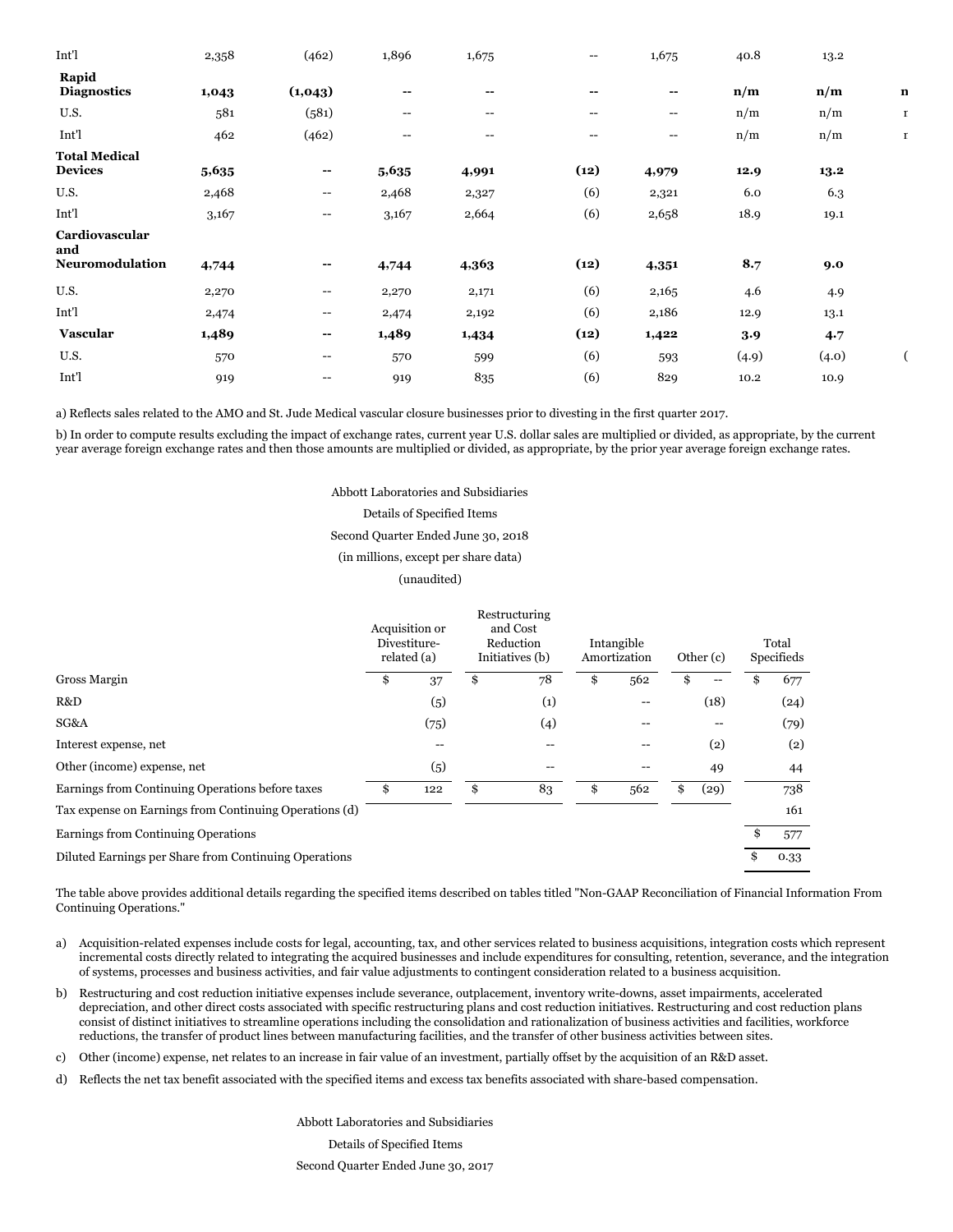### (in millions, except per share data)

#### (unaudited)

|                                                        | Acquisition or<br>Divestiture-<br>related (a) | Restructuring<br>and Cost<br>Reduction<br>Initiatives (b) | Intangible<br>Amortization | Total<br>Specifieds |       |
|--------------------------------------------------------|-----------------------------------------------|-----------------------------------------------------------|----------------------------|---------------------|-------|
| Gross Margin                                           | \$<br>438                                     | \$<br>65                                                  | \$<br>392                  | \$                  | 895   |
| R&D                                                    | (12)                                          | (3)                                                       | --                         |                     | (15)  |
| SG&A                                                   | (134)                                         | (4)                                                       |                            |                     | (138) |
| Interest expense, net                                  | (2)                                           |                                                           |                            |                     | (2)   |
| Other (income) expense, net                            | 32                                            |                                                           |                            |                     | 32    |
| Earnings from Continuing Operations before taxes       | \$<br>554                                     | \$<br>72                                                  | \$<br>392                  |                     | 1,018 |
| Tax expense on Earnings from Continuing Operations (c) |                                               |                                                           |                            |                     | 192   |
| Earnings from Continuing Operations                    |                                               |                                                           |                            | \$                  | 826   |
| Diluted Earnings per Share from Continuing Operations  |                                               |                                                           |                            | \$                  | 0.47  |

The table above provides additional details regarding the specified items described on tables titled "Non-GAAP Reconciliation of Financial Information From Continuing Operations."

- a) Acquisition-related expenses include costs for legal, accounting, tax, and other services related to business acquisitions and integration costs which represent incremental costs directly related to integrating the acquired businesses and include expenditures for consulting, retention, severance, and the integration of systems, processes and business activities, fair value adjustments to contingent consideration related to a business acquisition, and inventory step-up amortization. The specified items in interest expense include amortization expense associated with acquisition-related bridge facility fees. Divestiture-related expenses include incremental costs to separate the divested businesses.
- b) Restructuring and cost reduction initiative expenses include severance, outplacement, inventory write-downs, asset impairments, accelerated depreciation, and other direct costs associated with specific restructuring plans and cost reduction initiatives. Restructuring and cost reduction plans consist of distinct initiatives to streamline operations including the consolidation and rationalization of business activities and facilities, workforce reductions, the transfer of product lines between manufacturing facilities, and the transfer of other business activities between sites. Any gains related to the divestiture of a facility as part of a restructuring program are also included in this category.
- c) Reflects the net tax benefit associated with the specified items and excess tax benefits associated with share-based compensation.

#### Abbott Laboratories and Subsidiaries

### Details of Specified Items

#### First Half Ended June 30, 2018

(in millions, except per share data)

### (unaudited)

|                                                        |    | Acquisition or<br>Divestiture-<br>related (a) |    | Restructuring<br>and Cost<br>Reduction<br>Initiatives (b) |    | Intangible<br>Amortization            |    | Other (c) |    | Total<br>Specifieds |  |
|--------------------------------------------------------|----|-----------------------------------------------|----|-----------------------------------------------------------|----|---------------------------------------|----|-----------|----|---------------------|--|
| Gross Margin                                           | \$ | 82                                            | \$ | 96                                                        | \$ | 1,146                                 | \$ |           | \$ | 1,324               |  |
| R&D                                                    |    | (21)                                          |    | (3)                                                       |    | $\hspace{0.05cm}$ – $\hspace{0.05cm}$ |    | (43)      |    | (67)                |  |
| SG&A                                                   |    | (161)                                         |    | (8)                                                       |    |                                       |    |           |    | (169)               |  |
| Interest expense, net                                  |    | $-$                                           |    | $-$                                                       |    | --                                    |    | (2)       |    | (2)                 |  |
| Net foreign exchange (gain) loss                       |    |                                               |    | (1)                                                       |    |                                       |    |           |    | (1)                 |  |
| Debt extinguishment costs                              |    |                                               |    |                                                           |    |                                       |    | (14)      |    | (14)                |  |
| Other (income) expense, net                            |    | (7)                                           |    | $- -$                                                     |    | $\hspace{0.05cm}$ – $\hspace{0.05cm}$ |    | 49        |    | 42                  |  |
| Earnings from Continuing Operations before taxes       | \$ | 271                                           | \$ | 108                                                       | \$ | 1,146                                 | \$ | 10        |    | 1,535               |  |
| Tax expense on Earnings from Continuing Operations (d) |    |                                               |    |                                                           |    |                                       |    |           |    | 317                 |  |
| Earnings from Continuing Operations                    |    |                                               |    |                                                           |    |                                       |    |           | \$ | 1,218               |  |
| Diluted Earnings per Share from Continuing Operations  |    |                                               |    |                                                           |    |                                       |    |           |    | 0.69                |  |

The table above provides additional details regarding the specified items described on tables titled "Non-GAAP Reconciliation of Financial Information From Continuing Operations."

a) Acquisition-related expenses include costs for legal, accounting, tax, and other services related to business acquisitions, integration costs which represent incremental costs directly related to integrating the acquired businesses and include expenditures for consulting, retention, severance, and the integration of systems, processes and business activities, fair value adjustments to contingent consideration related to a business acquisition, and inventory step-up amortization.